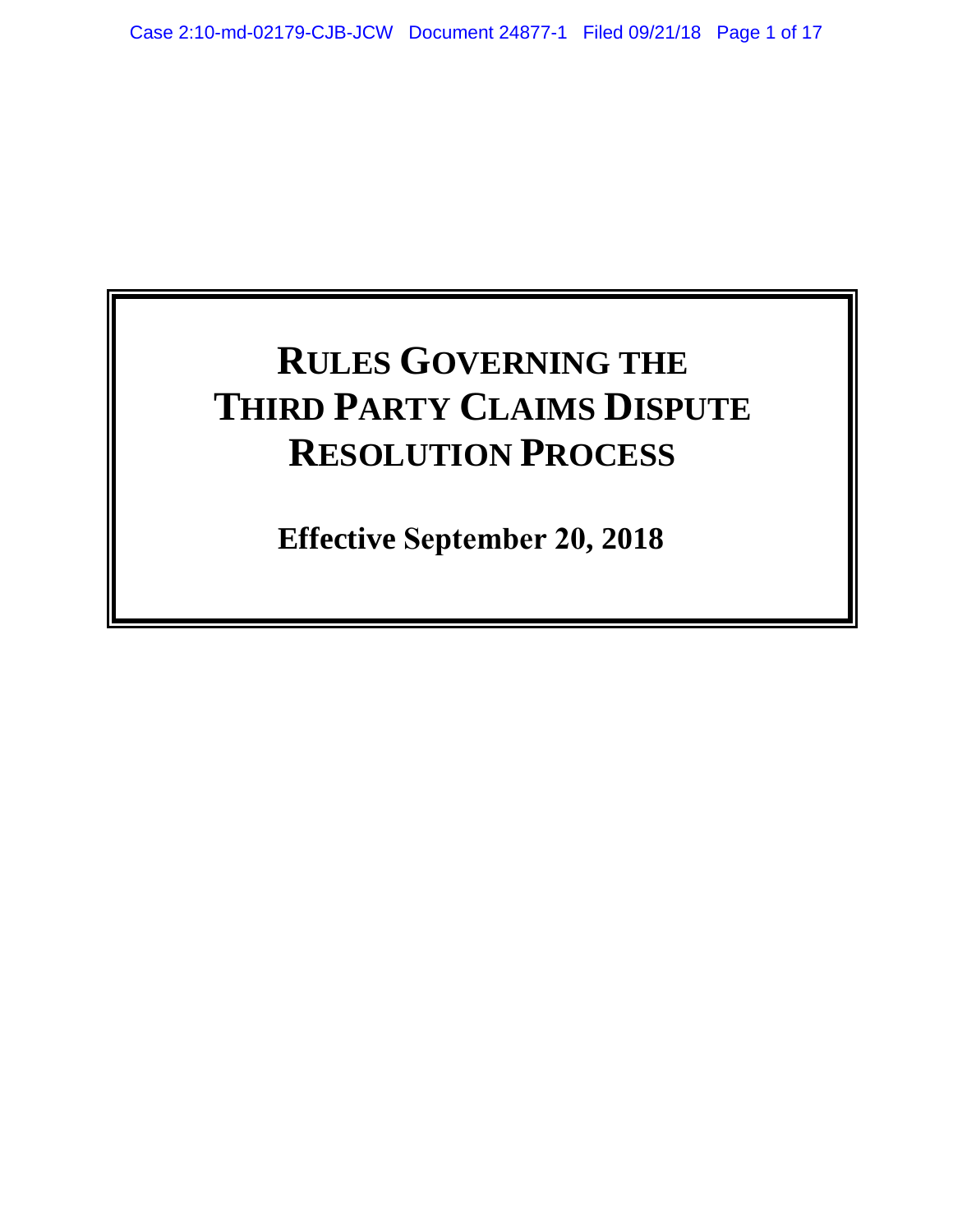# **Table of Contents**

## **Page**

| <b>TITLE I:</b>   |                                                                                |
|-------------------|--------------------------------------------------------------------------------|
| Rule 1.           |                                                                                |
| Rule 2.           |                                                                                |
| Rule 3.           |                                                                                |
| Rule 4.           |                                                                                |
| Rule 5.           |                                                                                |
| Rule 6.           |                                                                                |
| <b>TITLE II:</b>  |                                                                                |
| Rule 7.           |                                                                                |
| Rule 8.           |                                                                                |
| Rule 9.           | Attempts to Reach an Agreement as a Prerequisite for Adjudicator Resolution. 3 |
| <b>Rule 10.</b>   |                                                                                |
| <b>TITLE III:</b> |                                                                                |
| <b>Rule 11.</b>   |                                                                                |
| <b>Rule 12.</b>   |                                                                                |
| <b>TITLE IV:</b>  |                                                                                |
| <b>Rule 13.</b>   |                                                                                |
|                   |                                                                                |
| <b>Rule 15.</b>   |                                                                                |
| <b>Rule 16.</b>   |                                                                                |
| <b>Rule 17.</b>   |                                                                                |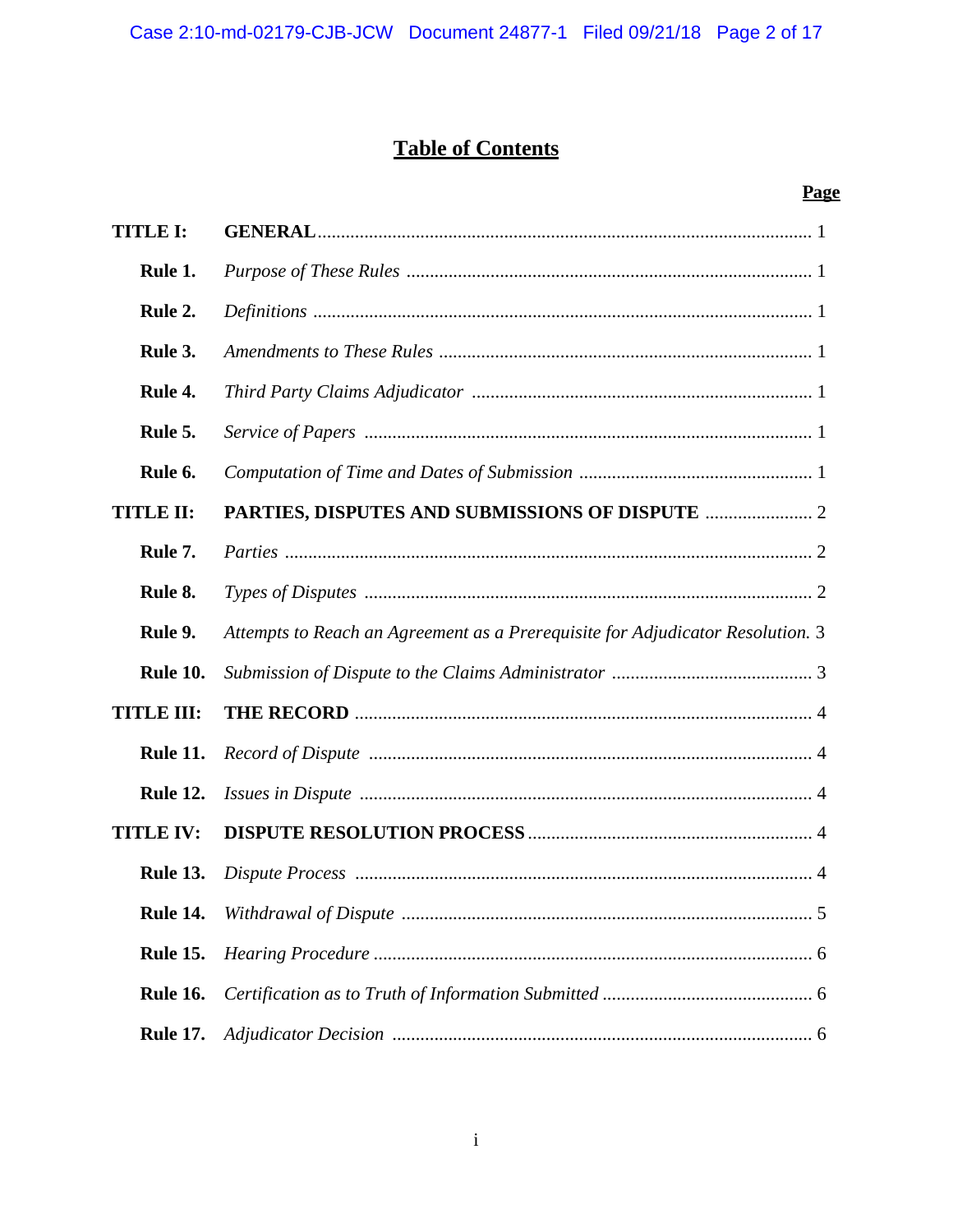Case 2:10-md-02179-CJB-JCW Document 24877-1 Filed 09/21/18 Page 3 of 17

# **Exhibits**

| Exhibit A        | <b>Request for Third Party Claim Dispute Resolution</b> |
|------------------|---------------------------------------------------------|
| <b>Exhibit B</b> | <i>Telephonic Hearing Schedule</i>                      |
| <b>Exhibit C</b> | Withdrawal of Dispute                                   |
| <b>Exhibit D</b> | Final Decision Template as to Fee Lien Dispute          |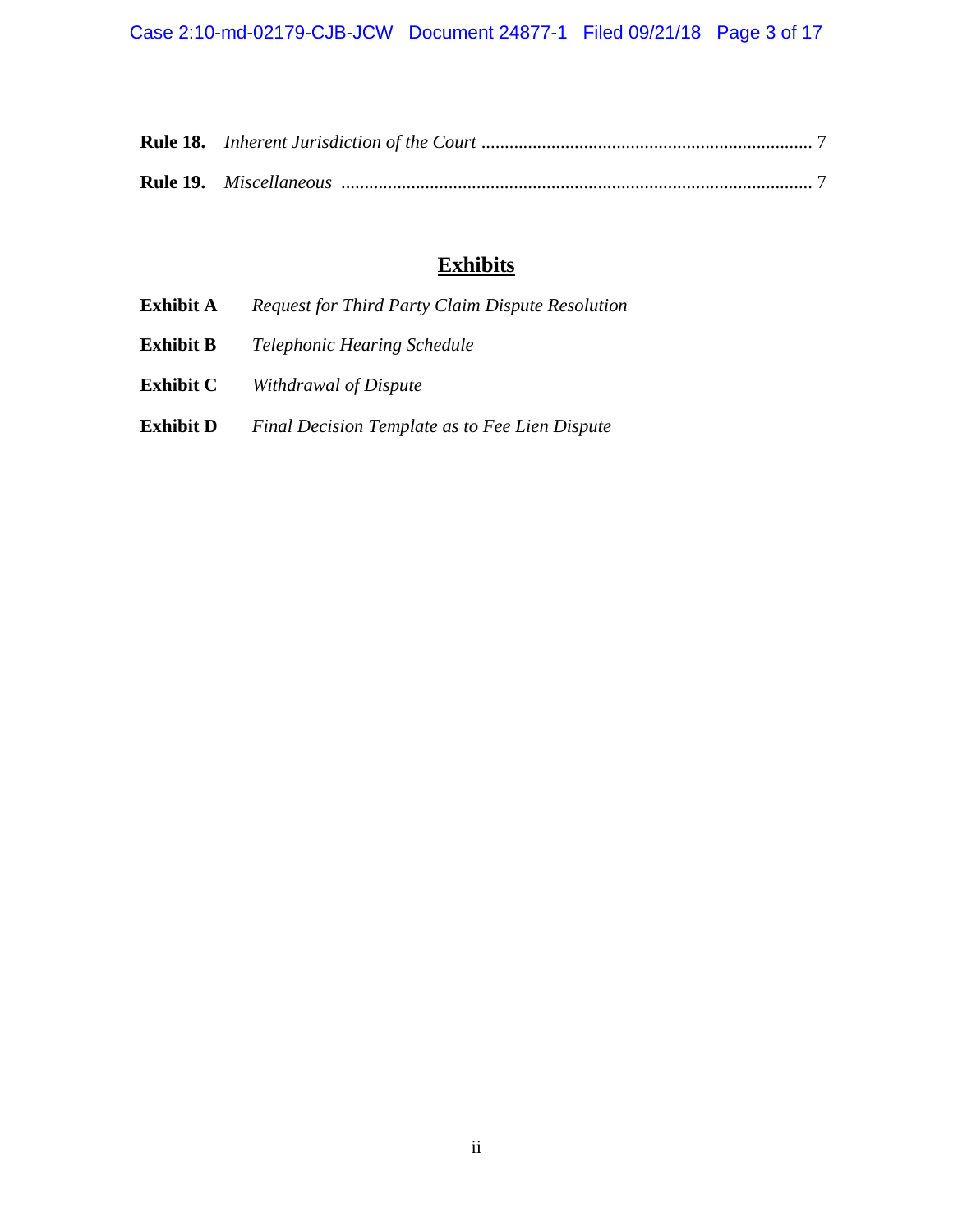#### **TITLE I: GENERAL**

**Rule 1. Purpose of These Rules.** These Rules govern the Process for resolving certain disputes as to whether a Third Party Claimant is entitled to be paid out of the affected Claimant's Settlement Payment and/or as to the amount of a Third Party Claim under the First Court Approved Procedure Order No. 1 regarding Third Party Claims and/or Liens Against Claimant Settlement Payments ("CAP").

**Rule 2. Definitions.** Unless otherwise defined in these Rules, all undefined terms used in these Rules shall have the same meanings given to such terms in the Halliburton and Transocean Settlement Agreements ("Settlement Agreements") and the CAP.

**Rule 3. Amendments to These Rules.** Any amendments to these Rules shall be subject to Court approval.

**Rule 4. Third Party Claims Adjudicator.** Pursuant to the Court's continuing and exclusive jurisdiction under the Settlement Agreements and the February 15, 2017, Order and Reasons Granting Final Approval of the HESI and Transocean Punitive Damages and Assigned Claims Class Action Settlements, the Court has appointed the HESI and Transocean Settlements New Class Claims Administrator to also act as the Third Party Claims Adjudicator ("Adjudicator").

**Rule 5. Service of Papers.** A party shall serve all papers, notices or process associated with the dispute on the Claims Administrator and the opposing party by any of the following methods:

- (a) By electronic mail transmission to the Claims Administrator at questions@gulfspillpunitivedamagessettlement.com and to the opposing party at the email address provided in the Request for Third Party Claim Dispute Resolution incorporating "THIRD PARTY CLAIM(S) DISPUTE" in the subject line;
- (b) By regular U.S. mail or overnight courier to the Claims Administrator at:

HESI/Transocean Punitive Damages & Assigned Claims Settlements PO Box 10260 5151 Blazer Pkwy, Suite A Dublin, OH 43017-5760

And to the opposing party at the address provided in the Request for Third Party Claim Dispute Resolution; or

(c) By any other legal form of service under applicable law.

#### **Rule 6. Computation of Time and Dates of Submission.**

(a) Any time period prescribed by these Rules shall be computed as follows: In counting the days prescribed, a) exclude the day of the event that triggers the period, b) count every day, including intermediate Saturdays, Sundays, and legal holidays, and c) include the last day of the period, but if the last day is a Saturday, Sunday, or legal holiday, the period continues to run until the end of the next day that is not a Saturday, Sunday, or legal holiday. Legal holidays are: New Year's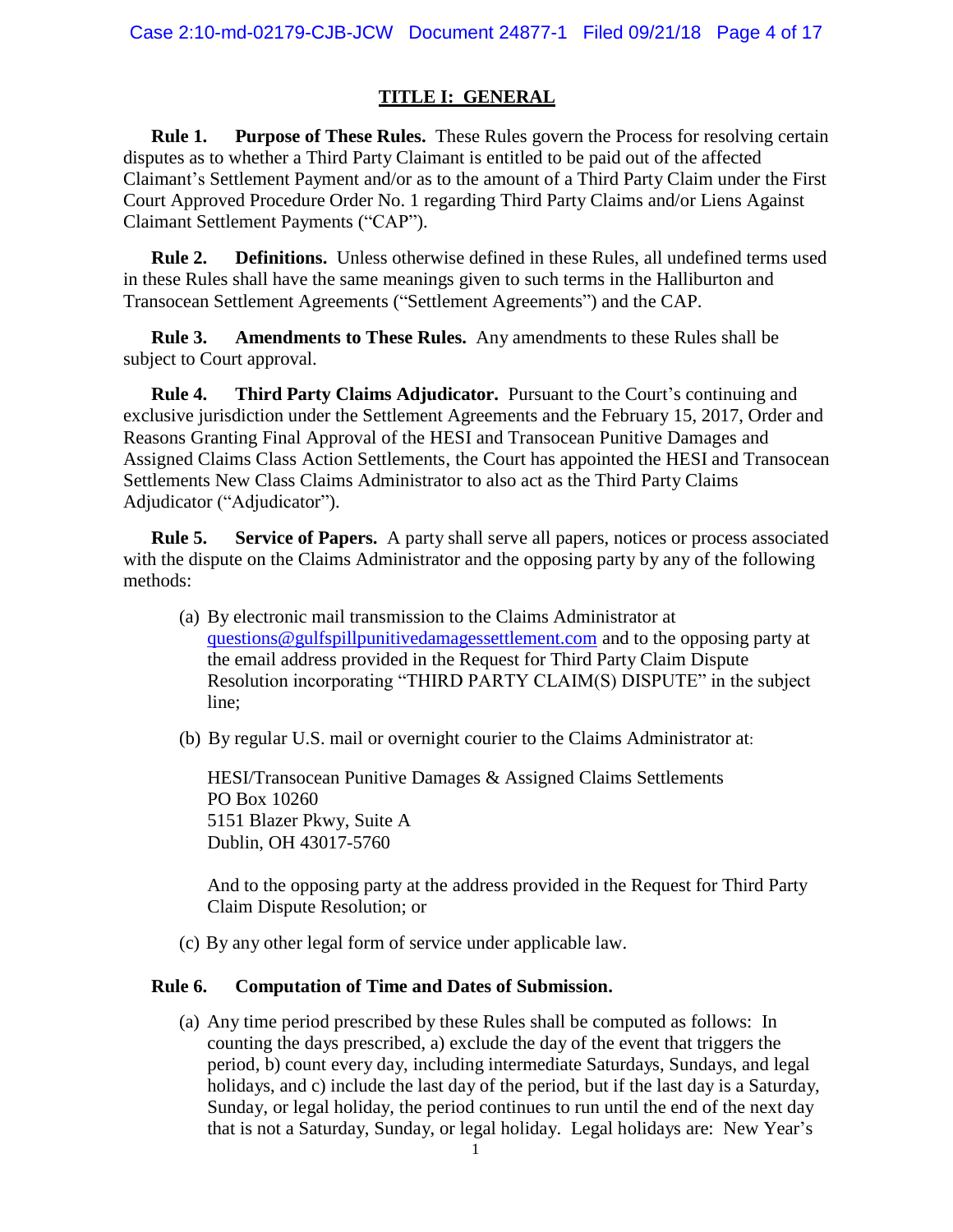Day, Martin Luther King, Jr.'s Birthday, Washington's Birthday, Memorial Day, Independence Day, Labor Day, Columbus Day, Veteran's Day, Thanksgiving Day, Christmas Day, and any other day designated by the New Class Administrator, Michael Juneau (the "Claims Administrator"). This statement is subject to any further clarifications from the Claims Administrator.

(b) Determining the Date of Submission: Any document submitted by posting to the Portal or by email shall be considered submitted on the date uploaded or emailed at the local time of the submitting party. Documents submitted by mail shall be considered submitted on the postmark date. Documents submitted by overnight delivery shall be considered submitted on the date delivered to the carrier. Documents submitted by personal delivery shall be considered submitted on the date of receipt.

#### **TITLE II: PARTIES, DISPUTES AND SUBMISSION OF DISPUTE**

**Rule 7. Parties.** The affected Settlement Program Claimant ("Claimant") and the individual or entity asserting the Third Party Claim ("Third Party Claimant") shall be the parties. The Claims Administrator shall not be considered a party to the Dispute.

#### **Rule 8. Types of Disputes.**

- (a) Types of Disputes the Adjudicator Will Resolve: The Adjudicator will resolve any disagreement between a Claimant and a Third Party Claimant over a Third Party Claim for attorney fees or fees for other services performed in connection with a Settlement Program claim as to whether a Third Party Claimant is entitled to be paid out of the affected Claimant's Settlement Payment and/or the amount of any such payment. Any such disagreement shall be considered to be a "Dispute" covered by this Procedure.
- (b) Types of Disputes the Adjudicator Will Not Resolve:
	- (1) The Adjudicator will not resolve any disagreement between a Claimant and a Third Party Claimant over the amount of a Third Party Claim asserted by a state or federal agency, such as child support obligations or IRS levies. Any such disagreement is not covered by this Procedure and must be resolved by written agreement of the parties or by a final decision from that state or federal agency determining the amount, if any, to be paid to the Third Party Claimant.
	- (2) The Adjudicator will not resolve any disagreement between a Claimant and a Third Party Claimant over the amount of a Third Party Claim based on a final judgment. Any such disagreement is not covered by this Procedure and must be resolved by written agreement of the parties or by a subsequent modifying order from the operative court.
	- (3) The Adjudicator will not resolve any disagreement between a Claimant and a Third Party Claimant over a Third Party Claim based on an underlying debt other than a claim for fees for services performed in connection with a Settlement Program claim.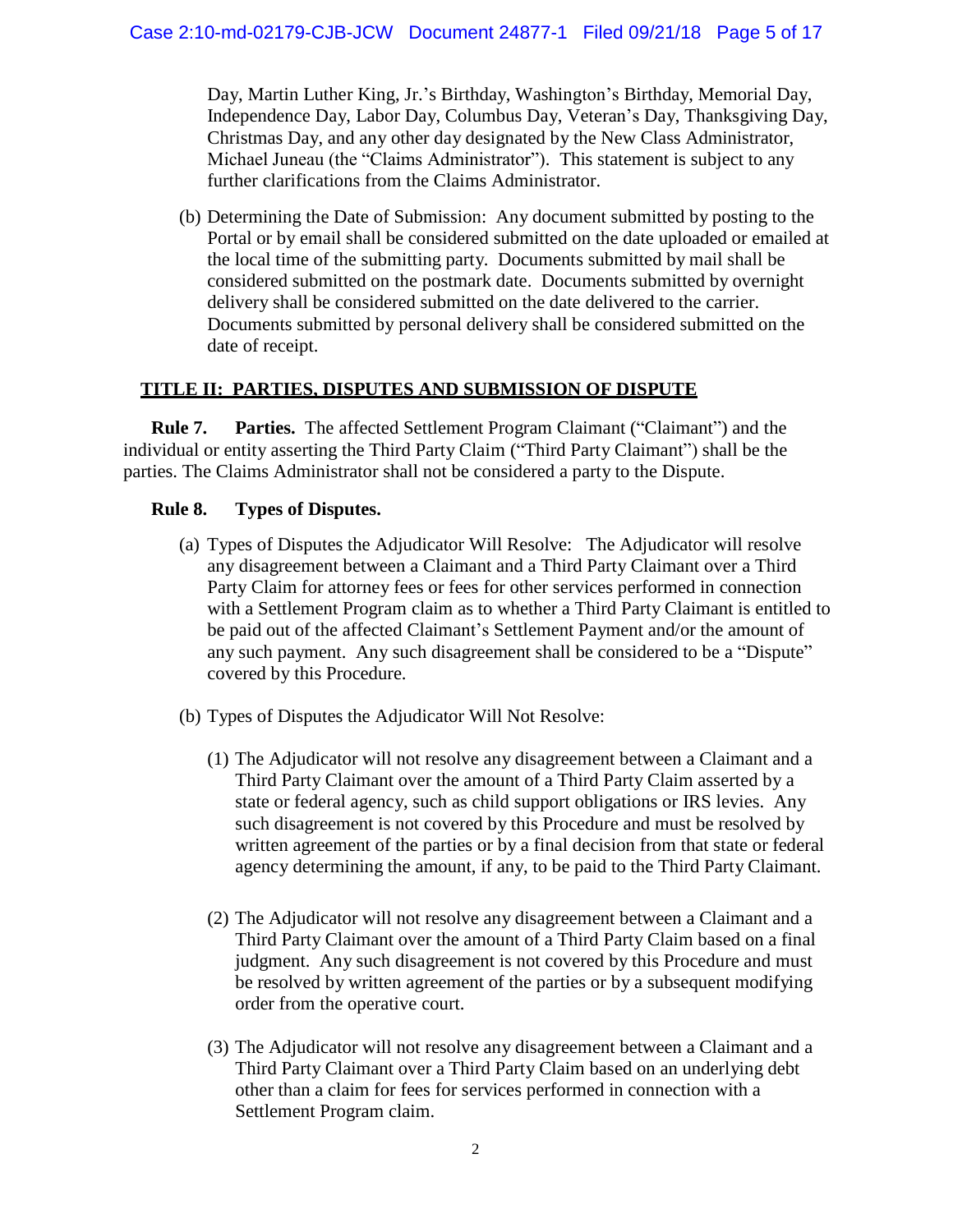#### **Rule 9. Attempts to Reach an Agreement as a Prerequisite for Adjudicator**

**Resolution.** Neither party may submit a Dispute to the Adjudicator unless the parties have made reasonable efforts to resolve the Dispute by agreement.

#### **Rule 10. Submission of Dispute to the Claims Administrator.**

- (a) Request for Third Party Claim Dispute Resolution: One of the parties shall complete and submit a Request for Third Party Claim Dispute Resolution ("Request Form") (Exhibit A) to the Claims Administrator.
- (b) Time for Submission: The requesting party shall submit a Request Form to the Claims Administrator within 20 days after the date of the Notice of Third Party Claim Dispute from the Claims Administrator.
- (c) Submission Method: The requesting party shall serve the completed Request Form on the Claims Administrator and on the opposing party by one of the methods prescribed in Rule 5.
- (d) In the event neither party submits the Request Form within 20 days of the Notice of Third Party Claim Dispute from the Claims Administrator as described herein, the Claims Administrator in his capacity as Adjudicator will:
	- (1) Initiate review of the file of record to determine:
		- a. If the dispute is subject to the jurisdiction of an applicable state or federal agency or court; or
		- b. If the dispute relates to fees directly attributable to the HESI and Transocean Settlements Program claim filing.
	- (2) If the dispute is subject to the jurisdiction of an applicable state or federal agency or court, the Claims Administrator will either:
		- a. Make payments as required by a written agreement from the parties or the final decision of the applicable state or federal agency or court if the dispute has been resolved, or
		- b. Direct the parties to work with the HESI and Transocean Settlements Program to effect an orderly and efficient mechanism for (a) the deposit of the withheld disputed funds into the registry of the appropriate court or (b) the disbursement of the funds to an escrow holder or by some other manner acceptable to and agreed upon by the Claims Administrator, satisfying any release, tax reporting, and other documentation requirements of the HESI and Transocean Settlements Program, and in accordance with the Settlement Agreements and Court orders regarding settlement implementation, including the Order Regarding the Confidentiality of Claims Information of the Claims Administrator of the Deepwater Horizon Economic and Property Damages Settlement, which has been extended to cover the HESI and Transocean Settlements as well.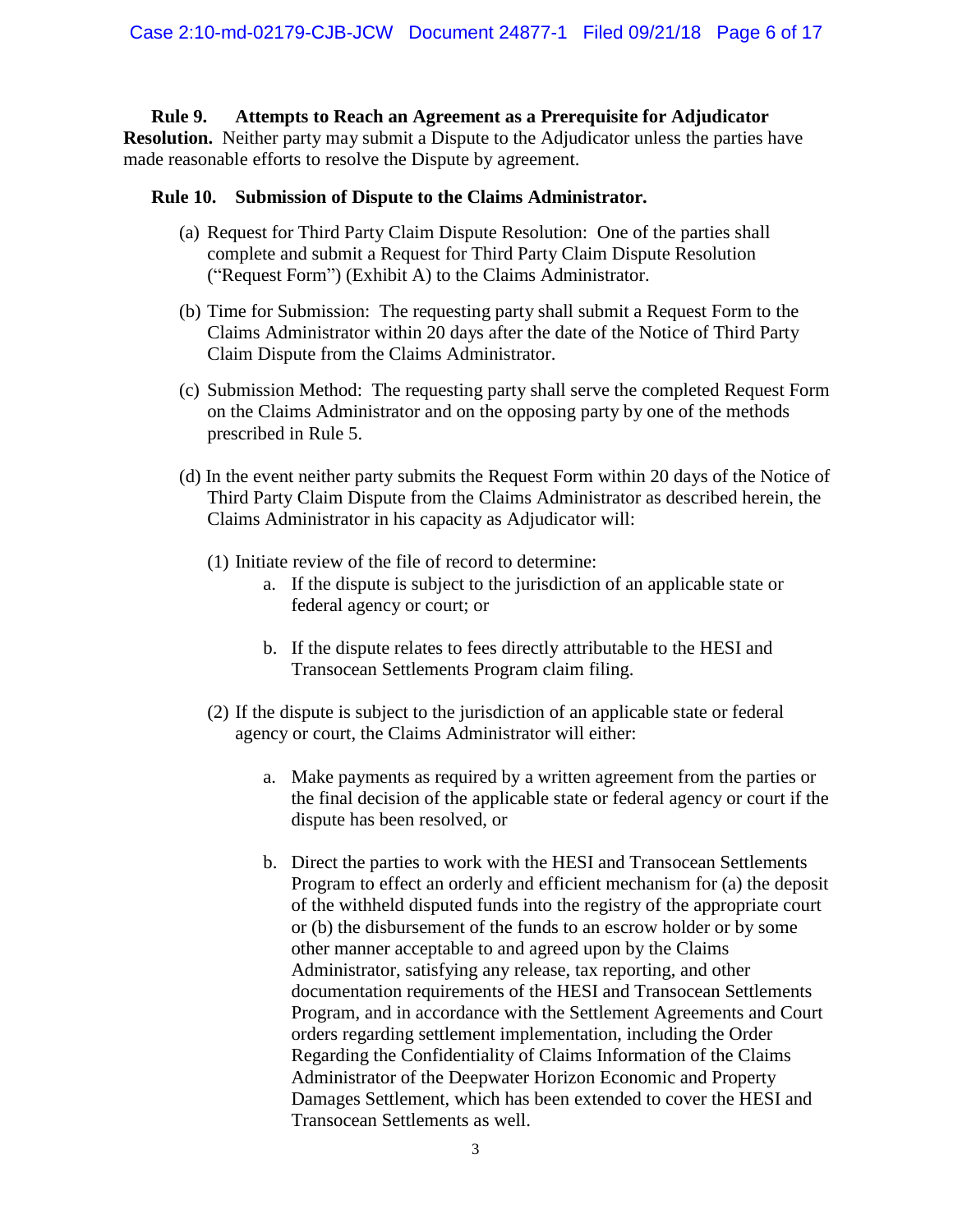(3) If the dispute is related to fees directly attributable to the HESI and Transocean Settlements Program claim filing, the Claims Administrator will determine the distribution of the withheld funds between the Claimant and the Third Party Claimant and issue payment of the withheld funds accordingly. Any such determination by the Claims Administrator will be made in his sole discretion and shall be final, binding, and non-appealable.

#### **TITLE III: THE RECORD**

#### **Rule 11. Record of Dispute.**

- (a) The Record to be considered by the Adjudicator shall consist of:
	- (1) The CAP;
	- (2) The May 18, 2018, Order setting limits on individual attorneys' fees ("Order limiting fees") if the Dispute is over an attorney fee lien;
	- (3) The Notice of Valid Third Party Claim and all enforcement documents, as sent to the parties by the Claims Administrator during the Third Party Claims Process;
	- (4) The Request for Third Party Claim Dispute Resolution (Exhibit A);
	- (5) The parties' Statements of Dispute and any exhibits, pursuant to Rule  $13(a)(1)$ ;
	- (6) The parties' Responses to Statements of Dispute, pursuant to Rule  $13(a)(2)$ ;
	- (7) Any additional evidence produced by either party in response to a direct request by the Adjudicator; and
	- (8) Any motions for extensions or modifications of submission deadlines.
- (b) The Claims Administrator shall provide items (1)-(3) of the Record. The parties shall serve each other and the Claims Administrator with items (4)-(8) of the Record pursuant to Rule 13.
- (c) The Claims Administrator shall assemble the complete Record and provide it to the Adjudicator, along with a statement of the amount of the Settlement Payment(s) withheld pending resolution of the Dispute, pursuant to Rule 13(a)(3).

**Rule 12. Issues in Dispute**. The issues in dispute shall be limited to those originally raised by the parties in the Statements of Dispute.

#### **TITLE IV: DISPUTE RESOLUTION PROCESS**

**Rule 13. Dispute Process.** The Adjudicator shall decide the Dispute based on the Record and on arguments made during telephonic hearing, if any is determined to be necessary by the Adjudicator in his sole discretion.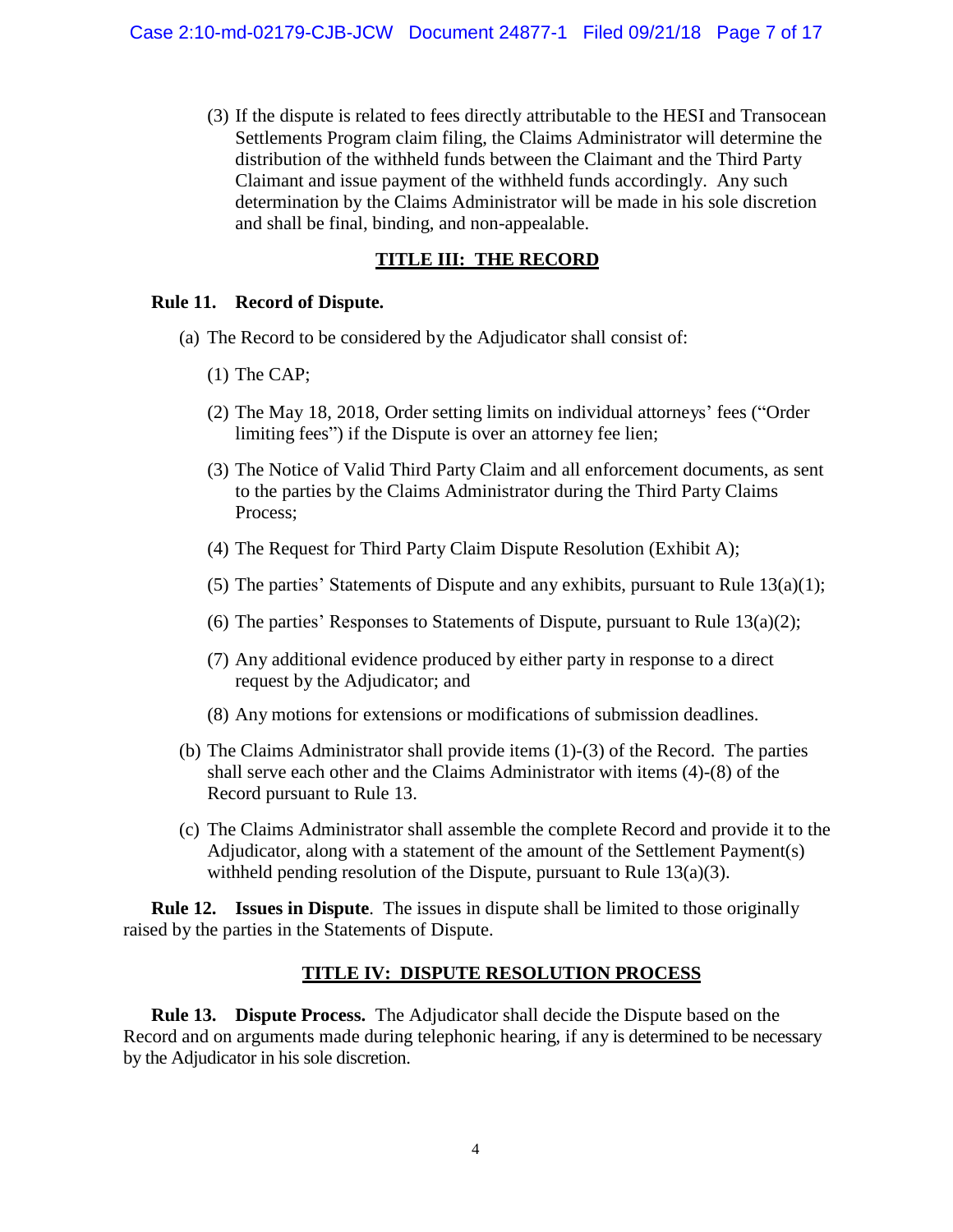- (a) Document Exchanges and Submissions:
	- (1) Within 20 days after the date of the Request Form, each party shall serve the Claims Administrator and the opposing party with a Statement of Dispute Memorandum ("Statement of Dispute") that includes a statement of all issues, the relief sought and copies of any exhibits.
	- (2) Within 10 days after the date of the opposing party's Statement of Dispute, each party shall serve the Claims Administrator and the opposing party with a Memorandum in Response to the opposing party's Statement of Dispute ("Response"). Any request for a telephonic hearing must be made in the Response.
	- (3) Within 7 days after the date of the last Response, the Claims Administrator shall provide the complete Record to the Adjudicator, along with a statement of the amount of any Settlement Payments withheld pending resolution of the Dispute.
	- (4) Any documents received after the Claims Administrator provides the Record to the Adjudicator shall be excluded from the Record, unless directed otherwise by the Adjudicator.
- (b) Telephonic Hearing:
	- (1) A party may request a telephonic hearing with the Adjudicator in its Response.
	- (2) A telephonic hearing is allowed at the discretion of the Adjudicator if it would aid the Adjudicator in the resolution of the Dispute.
	- (3) If the Adjudicator allows a telephonic hearing, the Adjudicator shall issue a Telephonic Hearing Schedule ("Schedule") (Exhibit B) within 7 days of receiving the Record from the Claims Administrator.
	- (4) The Claims Administrator shall serve the Schedule on the parties.
	- (5) The telephonic hearing shall be scheduled no later than 45 days after the date of the Schedule.
- (c) Costs: There are no costs associated with this Process. If a party needs an interpreter for the hearing, the party shall make the necessary arrangements and pay for the interpreter's services independent of this Process.
- (d) Extensions of Time: Extensions of deadlines are discouraged. Upon written motion of a party and a showing of good cause, the Adjudicator may exercise discretion to extend or modify any submission deadline established by these Rules. The Adjudicator shall issue a notice of any extension or modification of a submission deadline. The Claims Administrator shall serve the notice on the parties.

**Rule 14. Withdrawal of Dispute.** If at any time before the Final Decision the parties reach an agreement and each party serves a signed Withdrawal of Third Party Claim Dispute ("Withdrawal") (Exhibit C) on each other and the Claims Administrator, the Process shall end. The Claims Administrator will pay the withheld portion of the Settlement Payment to the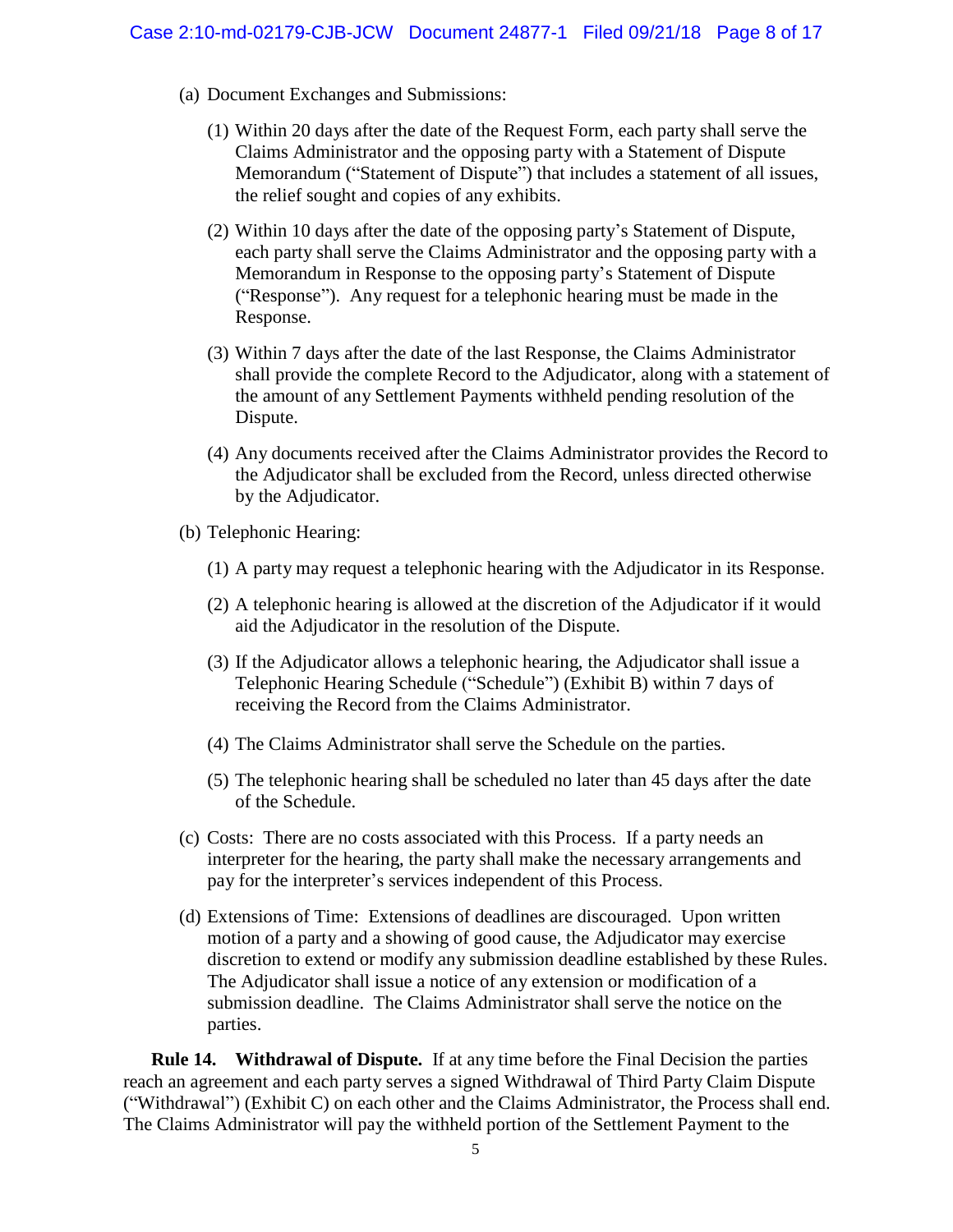Third Party Claimant and/or to the Claimant as agreed to and stated in the Withdrawal and according to the provisions of the Settlement Agreement and Court Orders regarding implementation.

**Rule 15. Hearing Procedure.** If the Adjudicator exercises discretion and allows a telephonic hearing, the following procedure shall apply.

- (a) Testimony Under Oath or Affirmation: Hearing testimony shall be submitted under oath or affirmation administered by the Adjudicator or by any duly qualified person.
- (b) Length of Hearing: Telephonic hearings shall last no longer than one hour. The hearing may be extended by up to one hour if the Adjudicator determines that additional time will aid the Adjudicator in the resolution of the Dispute.
- (c) Conduct of Hearing: At the opening of the hearing, the Adjudicator shall make a written record of the time, place, and date of the hearing, and note the participants. There will be no court reporter or other recording of the hearing. Each party may present an opening statement. The Claimant will then present the Claimant's case and may reference any documents or statements that are part of the Record. The Third Party Claimant may then present the Third Party Claimant's case and may reference any documents or statements that are part of the Record. The Claimant may then present rebuttal evidence. Each party may conclude with a closing argument. The Adjudicator may exercise discretion to vary this procedure.
- (d) Evidence: The evidence that the Adjudicator may consider is limited to the Record and oral arguments and testimony presented during the telephonic hearing.
- (e) Participation: All parties and their counsel, if any, must participate in the hearing. Failure to participate without prior approval from the Adjudicator will result in the Adjudicator issuing a Final Decision based on the Record and the participating party's argument and testimony presented during the hearing.
- (f) Representation by Counsel: The parties have the right to be represented by advocates, who need not (but may) be attorneys.
- (g) Conclusion of Hearing: After the presentation of oral argument and closing statements, the Adjudicator shall declare the hearing closed. The Adjudicator shall make a written record of the time the hearing is closed.

**Rule 16. Certification as to Truth of Information Submitted.** Each party certifies and declares under penalty of perjury pursuant to 28 U.S.C. Section 1746 that all of the information, oral and written, submitted in this Process is true and accurate to the best of that party's knowledge and understands that false statements or claims made in connection with this Process may result in fines and/or any other remedy available by law to the Federal Government.

#### **Rule 17. Adjudicator Decision**.

(a) Issuance: The Adjudicator shall issue a Final Decision within 30 days after receipt of the Record. If a hearing is conducted, the Adjudicator shall issue a Final Decision within 30 days after the hearing date. The Adjudicator may extend the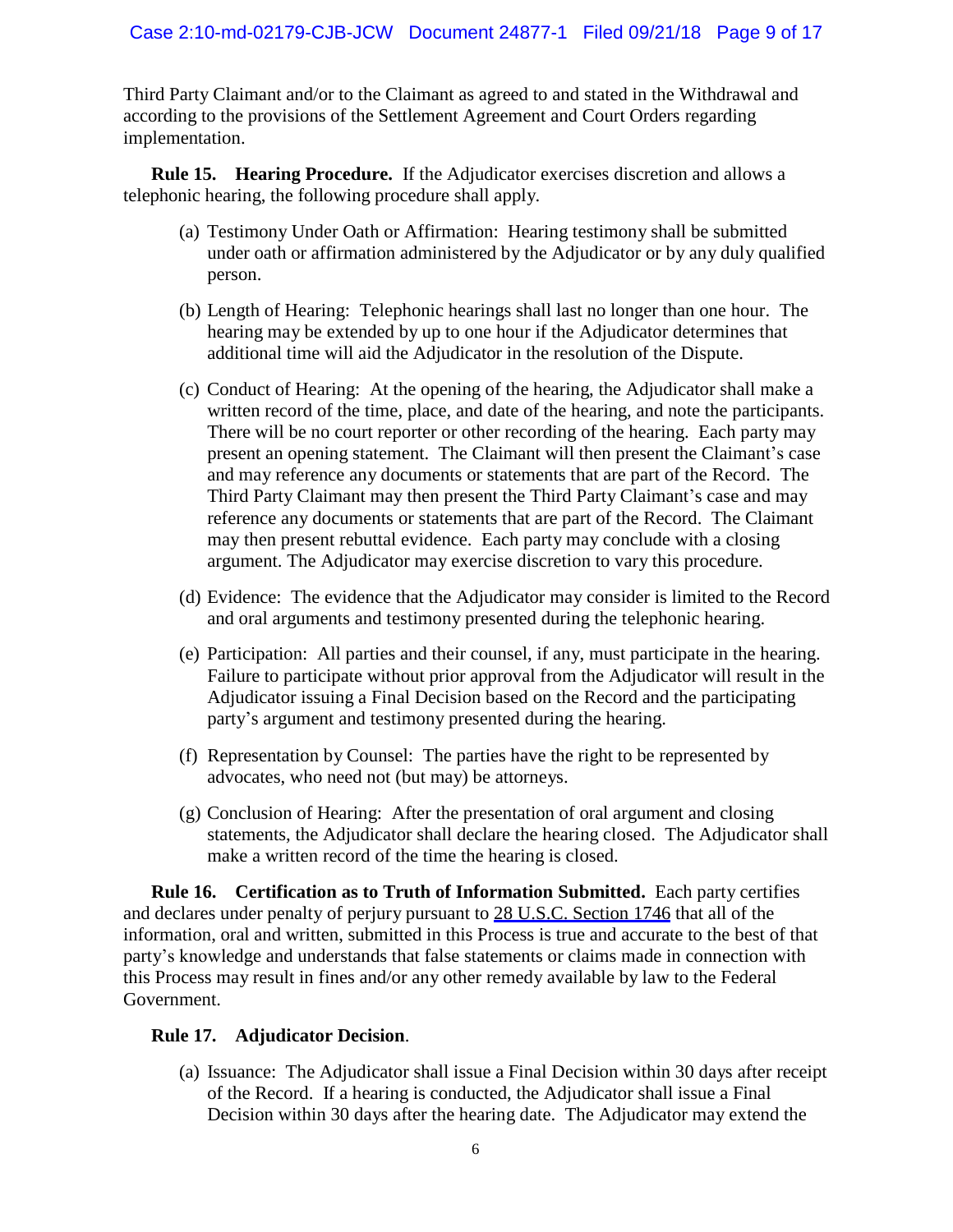deadline for issuance of a Final Decision if, in the Adjudicator's discretion, an extension is necessary.

- (b) Content: The Final Decision (Exhibit D) shall be in writing and signed by the Adjudicator. The Final Decision shall include the amount of the withheld portion of the Settlement Payment, the amount to be paid to the Third Party Claimant, and the amount to be paid to the Claimant. The Claims Administrator shall pay the Third Party Claimant and/or Claimant according to the provisions of the Settlement Agreement and Court Orders regarding implementation, including the CAP and the Order limiting fees.
- (c) Service: The Adjudicator shall serve the written Final Decision on the Claims Administrator. At the same time, the Adjudicator shall transfer the file and Record to the Claims Administrator. The Claims Administrator shall serve the written Final Decision on each party.
- (d) Enforcement.
	- (1) Final and Binding Decision: The Adjudicator's Final Decision shall be final, binding and non-appealable.
	- (2) Modifying or Correcting the Final Decision: Within 7 days after the date of the Final Decision, the Adjudicator may exercise discretion to modify or correct the Final Decision if there was a mathematical error or an obvious material mistake in computing the amount to be paid to the Third Party Claimant or to the Claimant.

**Rule 18. Inherent Jurisdiction of the Court.** The Court maintains the discretionary right to receive reports from the Adjudicator or the Claims Administrator about this Process and to consider whether this Process complies with the Settlement Agreement and Court Orders regarding settlement implementation, including the CAP and the Order limiting fees.

#### **Rule 19. Miscellaneous**.

- (a) No Ex Parte Communication: There shall be no direct communication between a party and the Adjudicator except at the telephonic hearing, if any. All communication shall be made with the HESI and Transocean Settlements Program.
- (b) Telephone Access for Hearing: The Claims Administrator shall make the necessary arrangements for telephone access if it is requested by a party in its Response and if the Adjudicator allows a telephonic hearing.
- (c) Interpreter: If a party needs an interpreter for this Process, the party shall make the necessary arrangements and pay for the interpreter's services independent of this Process.
- (d) Change of Address: If either party at any time during this Process changes its address or phone number, the burden shall be on that party to notify the Claims Administrator and the opposing party immediately. The Claims Administrator will keep all addresses on file, and the parties may rely on these addresses until the Claims Administrator notifies them of a change.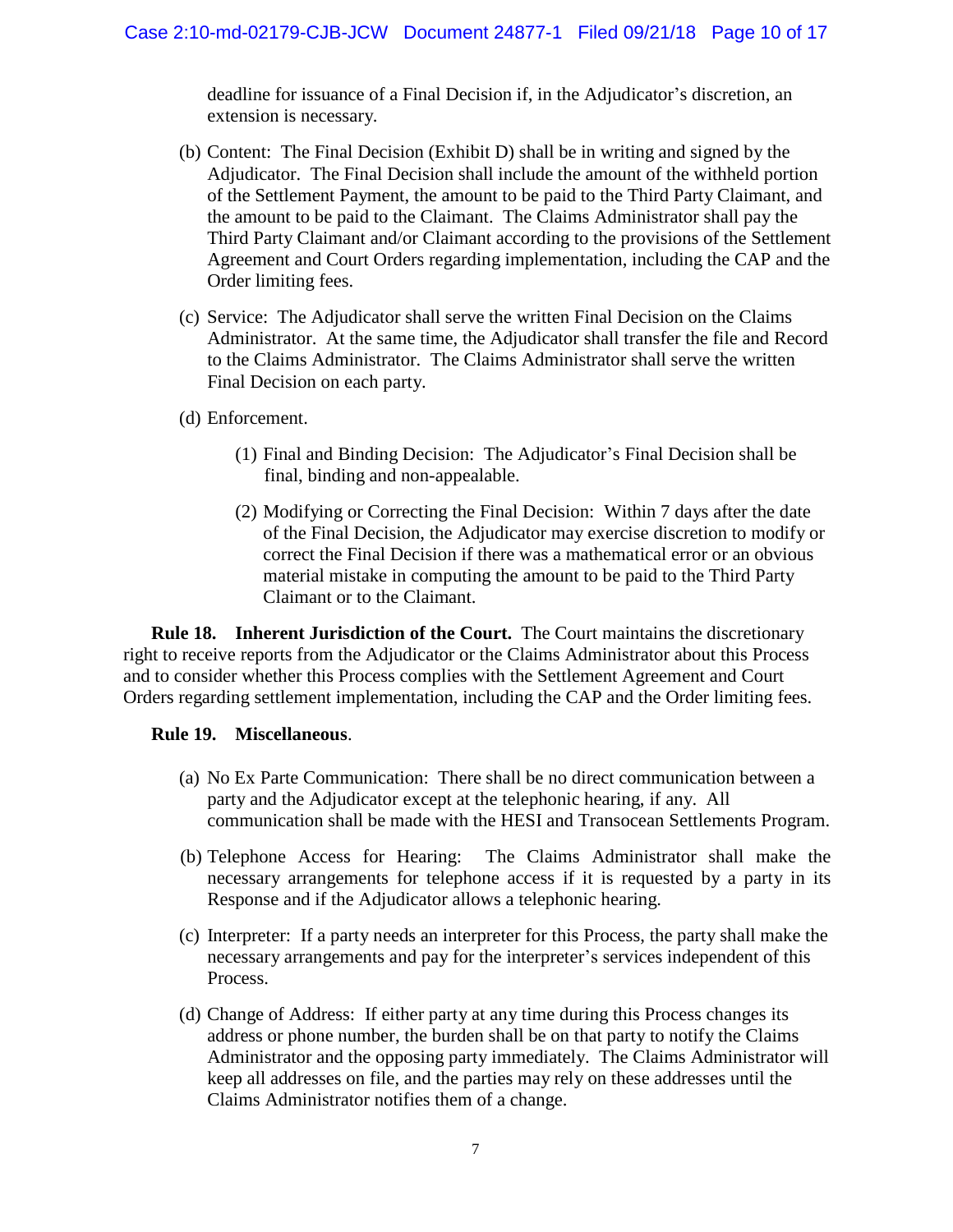#### Case 2:10-md-02179-CJB-JCW Document 24877-1 Filed 09/21/18 Page 11 of 17

- (e) Choice of Law: The Adjudicator shall apply the substantive laws of the state of Louisiana to the resolution of all Disputes.
- (f) Adjudicator Immunity: The Adjudicator shall have the same immunity as judges for all official acts.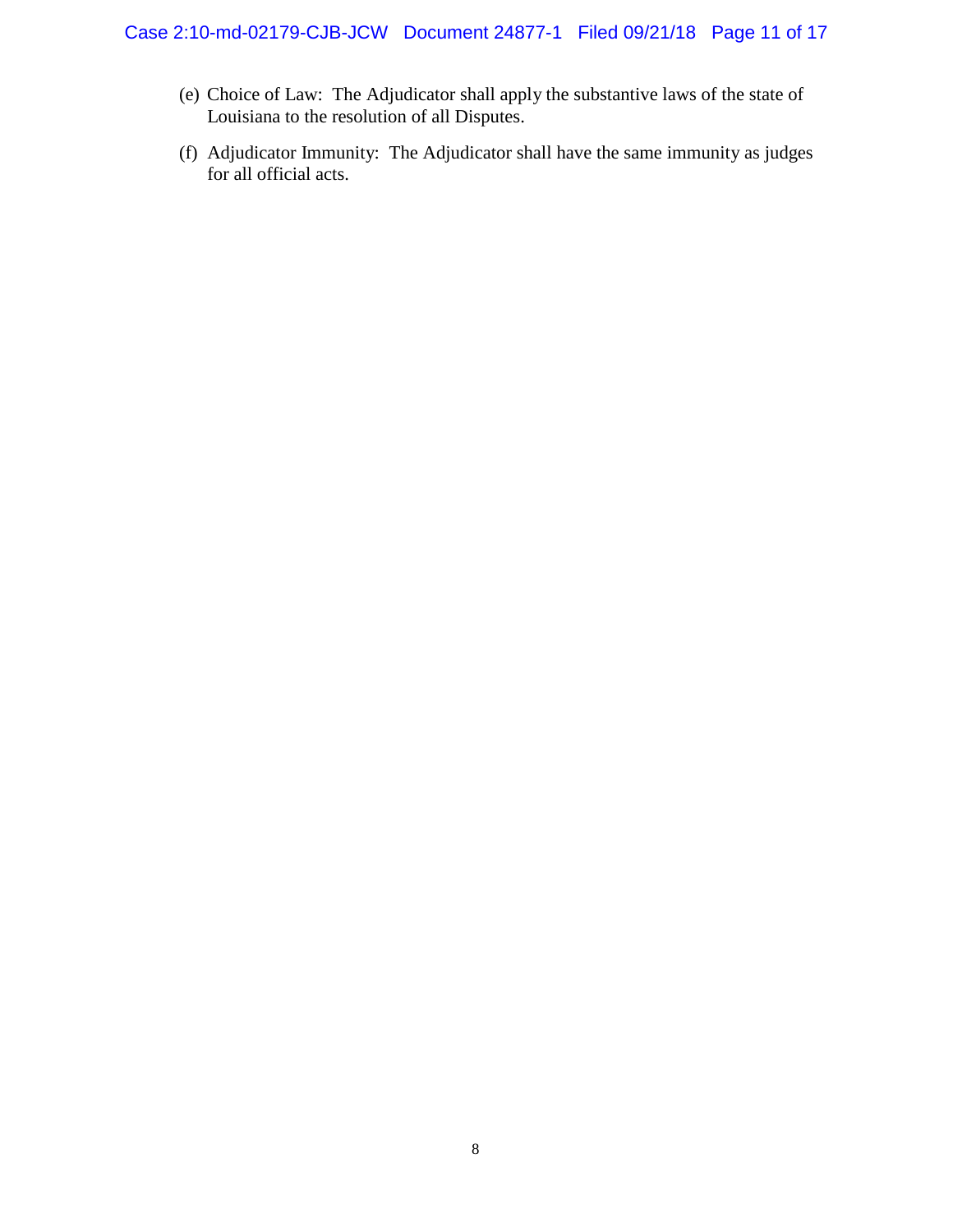# **Exhibit A**

| <b>REQUEST FOR THIRD PARTY CLAIM DISPUTE RESOLUTION</b>   |                                                                                                                                    |                                                |     |  |  |  |
|-----------------------------------------------------------|------------------------------------------------------------------------------------------------------------------------------------|------------------------------------------------|-----|--|--|--|
| a Settlement Program claim.                               | You may use this form only to request Third Party Claim Dispute Resolution for Fee Liens for services performed in connection with |                                                |     |  |  |  |
|                                                           | I.                                                                                                                                 | <b>SETTLEMENT PROGRAM CLAIMANT INFORMATION</b> |     |  |  |  |
| <b>Settlement</b><br><b>Program Claimant</b>              | Name or Full Name of Business                                                                                                      |                                                |     |  |  |  |
| <b>Claimant</b><br><b>Identification</b><br><b>Number</b> |                                                                                                                                    |                                                |     |  |  |  |
|                                                           | c/o Attorney (If Represent 1,                                                                                                      |                                                |     |  |  |  |
| <b>Address</b>                                            | $\mathsf{treet}$                                                                                                                   |                                                |     |  |  |  |
|                                                           | City                                                                                                                               | State                                          | Zip |  |  |  |
| <b>Telephone Number</b>                                   |                                                                                                                                    |                                                |     |  |  |  |
| <b>Facsimile Number,</b><br>if any                        |                                                                                                                                    |                                                |     |  |  |  |
| <b>Email Address</b>                                      |                                                                                                                                    | @                                              |     |  |  |  |
| <b>THIRD PARTY CLAIMANT INFORMATION</b><br>II.            |                                                                                                                                    |                                                |     |  |  |  |
| <b>Third Party</b><br><b>Claimant</b>                     | Name or Full Name of Business                                                                                                      |                                                |     |  |  |  |
|                                                           | c/o Attorney (If Represented)                                                                                                      |                                                |     |  |  |  |
| <b>Address</b>                                            | <b>Street</b>                                                                                                                      |                                                |     |  |  |  |
|                                                           | St e<br>City                                                                                                                       | $\blacksquare$<br>Zip                          |     |  |  |  |
| <b>Telephone Number</b>                                   |                                                                                                                                    |                                                |     |  |  |  |
| <b>Facsimile Number,</b><br>if any                        |                                                                                                                                    |                                                |     |  |  |  |
| <b>Email Address</b>                                      |                                                                                                                                    | @                                              |     |  |  |  |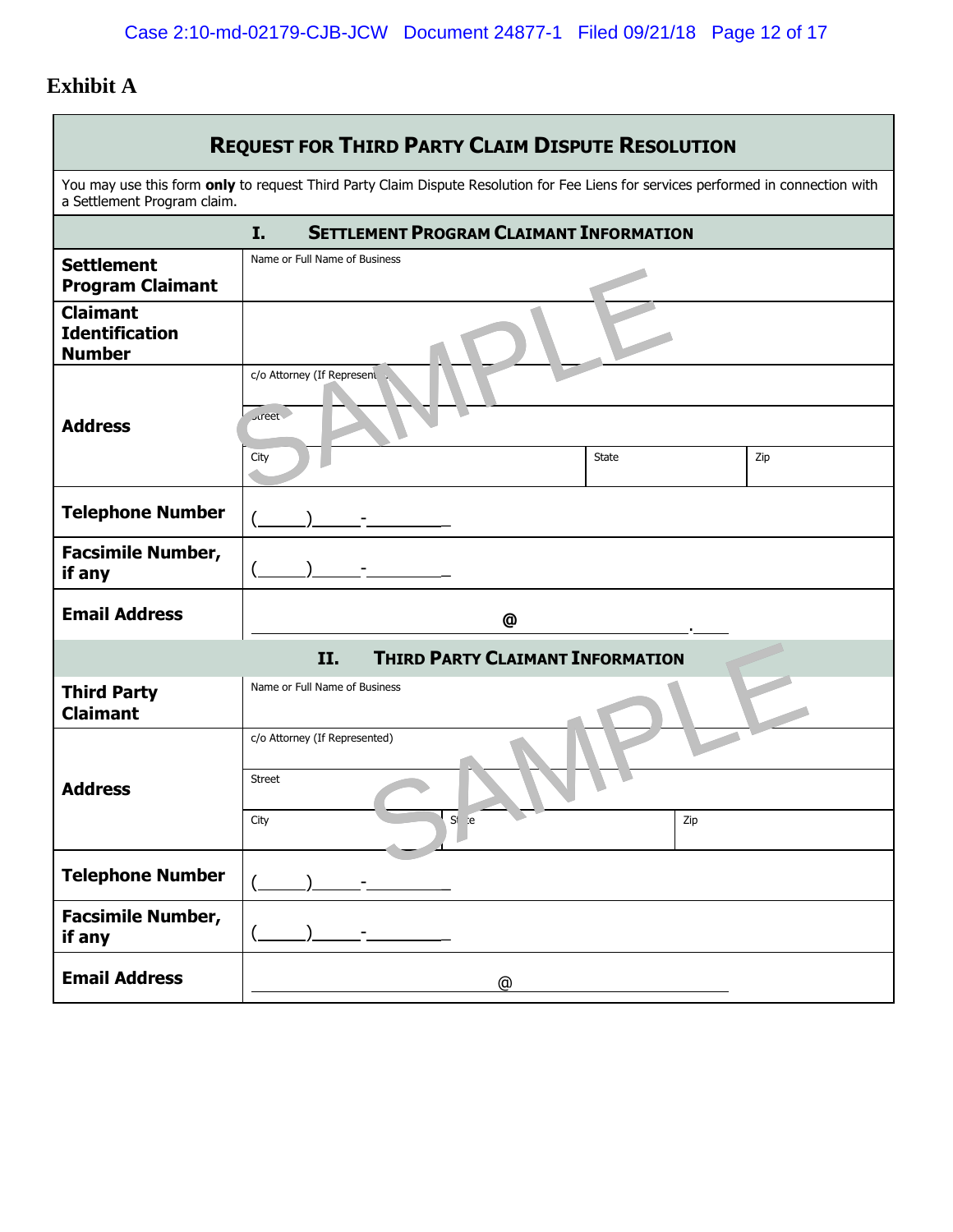Case 2:10-md-02179-CJB-JCW Document 24877-1 Filed 09/21/18 Page 13 of 17

| <b>SUMMARY OF DISPUTE</b><br>III.                                                                                                                                                              |                                                              |                                                                                                                                                                   |  |  |  |  |  |
|------------------------------------------------------------------------------------------------------------------------------------------------------------------------------------------------|--------------------------------------------------------------|-------------------------------------------------------------------------------------------------------------------------------------------------------------------|--|--|--|--|--|
|                                                                                                                                                                                                | Brief Summary of Issues in Dispute                           |                                                                                                                                                                   |  |  |  |  |  |
|                                                                                                                                                                                                |                                                              |                                                                                                                                                                   |  |  |  |  |  |
|                                                                                                                                                                                                |                                                              |                                                                                                                                                                   |  |  |  |  |  |
|                                                                                                                                                                                                |                                                              |                                                                                                                                                                   |  |  |  |  |  |
| <b>Summary of</b><br><b>Dispute</b>                                                                                                                                                            |                                                              |                                                                                                                                                                   |  |  |  |  |  |
|                                                                                                                                                                                                |                                                              |                                                                                                                                                                   |  |  |  |  |  |
|                                                                                                                                                                                                |                                                              |                                                                                                                                                                   |  |  |  |  |  |
|                                                                                                                                                                                                |                                                              |                                                                                                                                                                   |  |  |  |  |  |
|                                                                                                                                                                                                | IV.                                                          | HOW TO CONTACT US WITH QUESTIONS OR FOR HELP                                                                                                                      |  |  |  |  |  |
|                                                                                                                                                                                                | guestions@gulfspillpunitivedamagessettlement.com.            | If you have any questions about the Third Party Claims Dispute Resolution Process, send an email to                                                               |  |  |  |  |  |
| You may also visit <b>http://www.qulfspillpunitivedamagessettlement.com</b> to review Frequently<br>Asked Questions and the Rules Governing the Third Party Claims Dispute Resolution Process. |                                                              |                                                                                                                                                                   |  |  |  |  |  |
| V.<br>HOW TO SERVE THIS REQUEST ON THE CLAIMS ADMINIST AT OR                                                                                                                                   |                                                              |                                                                                                                                                                   |  |  |  |  |  |
|                                                                                                                                                                                                | You may submit this Request in either of the following ways: |                                                                                                                                                                   |  |  |  |  |  |
| <b>By Mail</b>                                                                                                                                                                                 |                                                              | HESI/Tra oce in Piz itiv Damag & Assigned<br>$C_1$ , ns Se t m, is<br>$PC_5 \times 120$<br>Dul in, 0 14, 01/-5760                                                 |  |  |  |  |  |
| <b>By Email</b>                                                                                                                                                                                |                                                              | questions@gulfspillpunitivedamagessettlement.com                                                                                                                  |  |  |  |  |  |
| By Overnight, Certified or Registered Mail                                                                                                                                                     |                                                              | HESI/Transocean Punitive Damages &<br><b>Assigned Claims Settlements</b><br><b>ATTN: Third Party Claims</b><br>5151 Blazer Pkwy, Suite A<br>Dublin, OH 43017-5760 |  |  |  |  |  |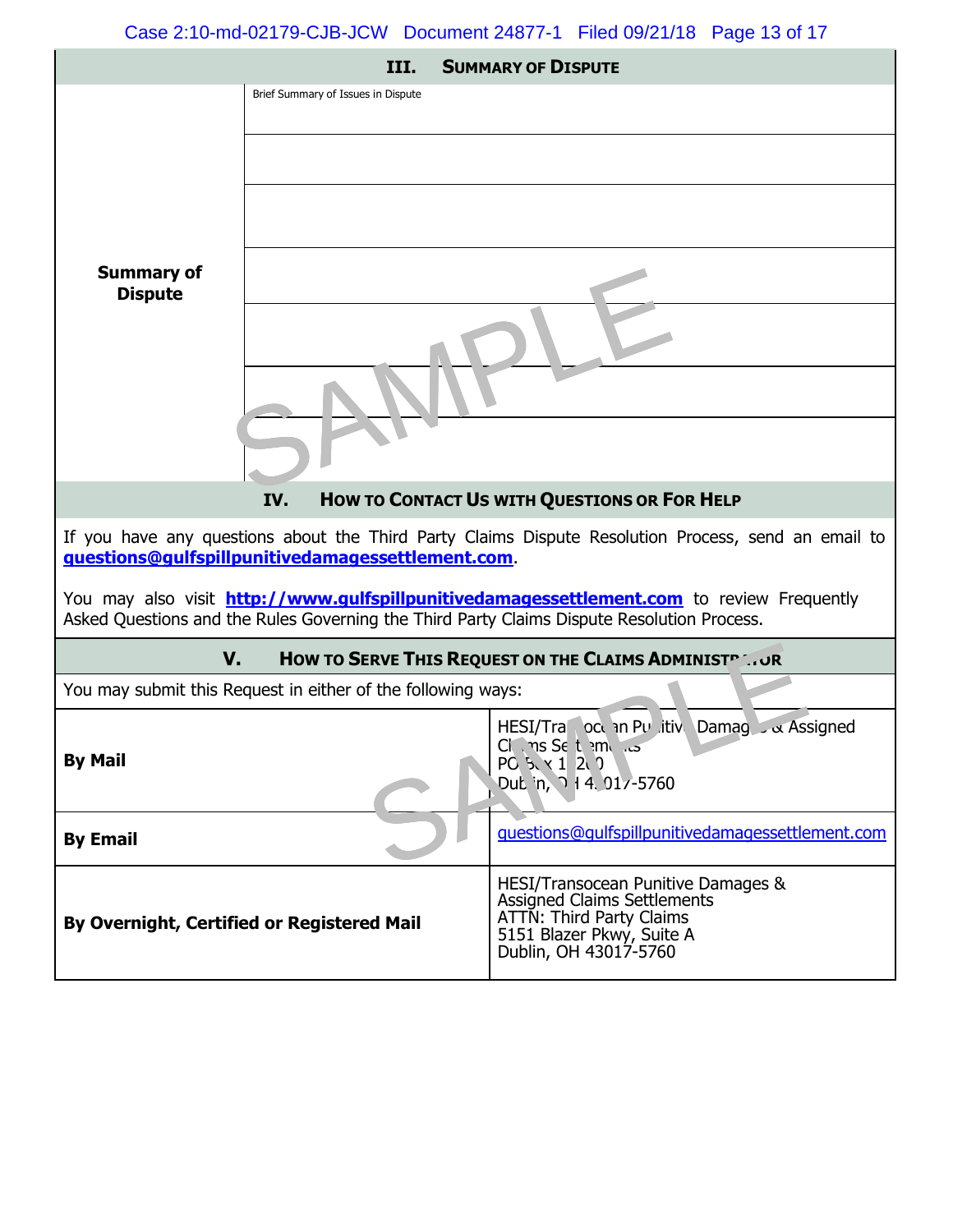# **Exhibit B**

# **THIRD PARTY CLAIMS DISPUTE RESOLUTION PROCESS**

#### **TELEPHONIC HEARING SCHEDULE**

DISPUTE: CASE NO:

Based on the hearing request in the Response (s) to the Statements of the Dispute, on this day of  $\frac{201}{\ldots}$ , it is ORF RED of  $\frac{201}{\ldots}$ ,  $201$ , it is ORP RED

- 1. This dispute will be consided to a tell phonic hearing on  $, 201$ , at  $M<sub>1</sub>$ example du diversitaire du diversitaire du diversitaire du diversitaire du diversitaire du diversitaire du diversitaire du diversitaire du diversitaire du diversitaire du diversitaire du diversitaire du diversitaire du di
- 2. This hearing shall be conducted by telephone conference at the following number: , confirmation code:
- 3. This telephonic hearing shall last no longer than one hour. The Adjudicator may exercise discretion to extend the hearing by up to one hour if additional time would aid the Adjudicator in the resolution of the Dispute.
- 4. All parties and their counsel, if any, must participate in the hearing. Failure to participate without prior approval from the Adjudicator will result in the Adjudicator issuing a Final Decision based on the Record and the participating party's argument and testimony during the hearing.
- 5. The Adjudicator will issue a written Final Decision within 30 days fter the learing date, or by , 201 , unless the Adjudicator extends the direction of the state of the state of the state of the state of the state of the state of the state of the state of the state of the state of the state of the state of the
- 6. The Claims Administrator will serve the writt Final Leciton on each party and pay the Third Party Claimant and/or the Claimant according to the provisions of the Final Decision, the Settlement Agreement and Court orders regarding settlement implementation, including t e CAP and  $t_{\text{max}}$  18, 2018, Order limiting attorneys' fees. Example 2013<br>
Sample 2014<br>
Sample 2014<br>
Sample 2014<br>
Sample 2014<br>
Sample 2014<br>
Sample 2014<br>
Sample 2014<br>
Sample 2016<br>
Sample 2019<br>
Sample 2019<br>
Sample 2019<br>
Sample 2019<br>
Sample 2019<br>
Sample 2019<br>
Sample 2019<br>
Sample 3019<br>
- 7. No provision of this Schedule shall e modified except upon written motion for modification within 14 days of the date of this Schedule. Thereafter, this Schedule may be modified only upon a showing of good cause that the deadline cannot reasonably be met despite the diligence of the party seeking modification.

### [ADJUDICATOR NAME],

Issue Date: Third Party Claims Adjudicator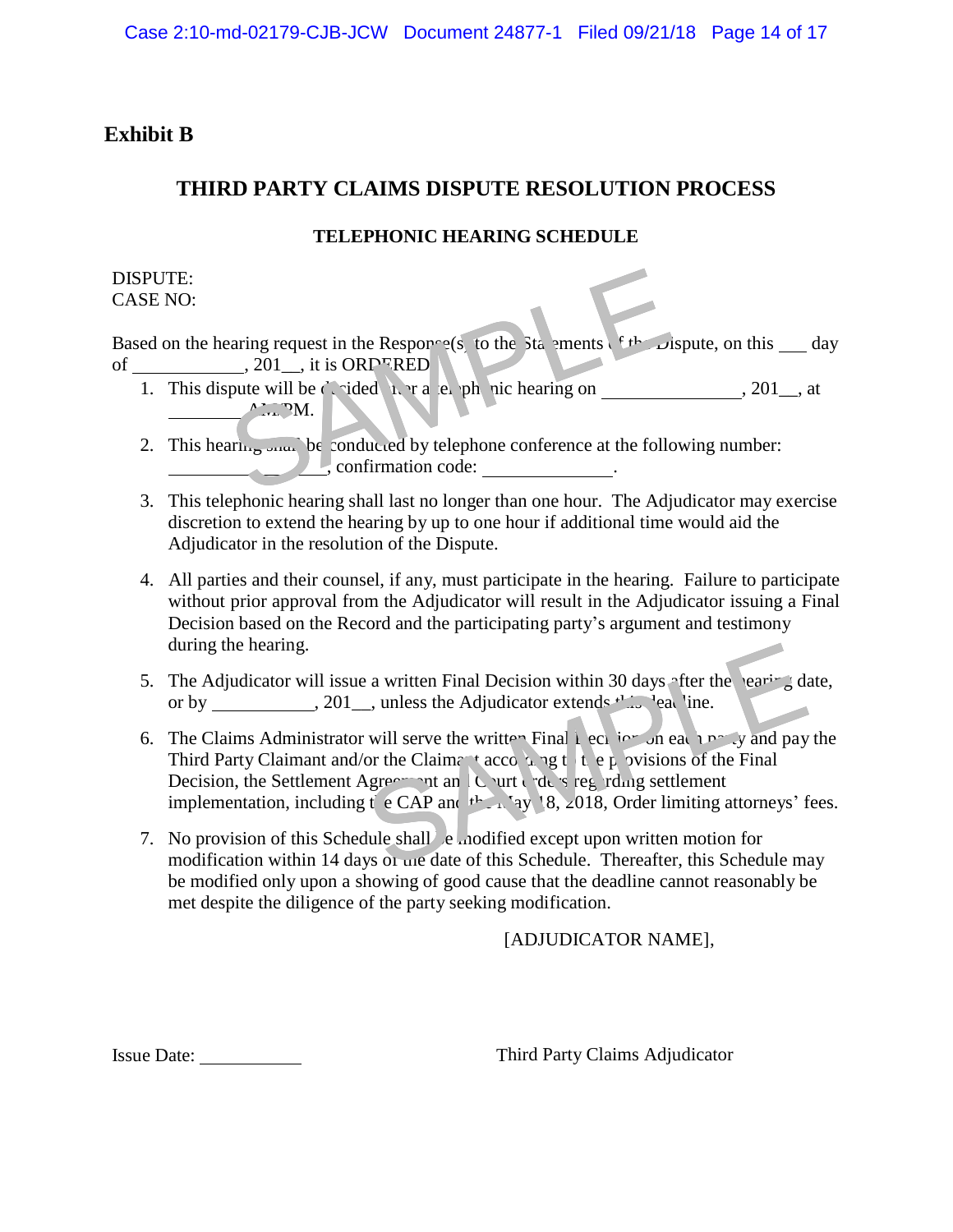## **Exhibit C**

| <b>WITHDRAWAL OF THIRD PARTY CLAIM DISPUTE</b><br><b>FROM THIRD PARTY CLAIMS DISPUTE RESOLUTION PROCESS</b>                                                                                                                                                                                                                                                        |                               |      |  |                                   |  |                                                |     |     |  |
|--------------------------------------------------------------------------------------------------------------------------------------------------------------------------------------------------------------------------------------------------------------------------------------------------------------------------------------------------------------------|-------------------------------|------|--|-----------------------------------|--|------------------------------------------------|-----|-----|--|
|                                                                                                                                                                                                                                                                                                                                                                    |                               | I.   |  |                                   |  | <b>SETTLEMENT PROGRAM CLAIMANT INFORMATION</b> |     |     |  |
| <b>Settlement</b><br>Program<br><b>Claimant</b><br><b>Name</b>                                                                                                                                                                                                                                                                                                     | Name or Full Name of Business |      |  |                                   |  |                                                |     |     |  |
| <b>Claimant</b><br><b>Identification</b><br><b>Number</b>                                                                                                                                                                                                                                                                                                          |                               |      |  |                                   |  |                                                |     |     |  |
| <b>Address</b>                                                                                                                                                                                                                                                                                                                                                     | <b>Street</b>                 |      |  |                                   |  |                                                |     |     |  |
|                                                                                                                                                                                                                                                                                                                                                                    | City                          |      |  |                                   |  | <b>State</b>                                   |     | Zip |  |
|                                                                                                                                                                                                                                                                                                                                                                    |                               | II.  |  |                                   |  | <b>THIRD PARTY CLAIMANT INFORMATION</b>        |     |     |  |
| <b>Third Party</b><br><b>Claimant</b><br><b>Name</b>                                                                                                                                                                                                                                                                                                               | Name or Full Name of Business |      |  |                                   |  |                                                |     |     |  |
| <b>Address</b>                                                                                                                                                                                                                                                                                                                                                     | <b>Street</b>                 |      |  |                                   |  |                                                |     |     |  |
|                                                                                                                                                                                                                                                                                                                                                                    | City                          |      |  | <b>State</b>                      |  |                                                | Zip |     |  |
|                                                                                                                                                                                                                                                                                                                                                                    |                               | III. |  | SUMMARY OF DISPUTE \ ESC \IIT" JN |  |                                                |     |     |  |
| <b>Agreed Amount to be</b><br><b>Paid to Third Party</b><br><b>Claimant</b>                                                                                                                                                                                                                                                                                        |                               |      |  |                                   |  |                                                |     |     |  |
| <b>Agreed Amount to be</b><br><b>Paid to Claimant</b>                                                                                                                                                                                                                                                                                                              |                               |      |  |                                   |  |                                                |     |     |  |
| Note: It is understood that the Claims Administrator will pay the parties these amounts according to the<br>provisions of the Settlement Agreement and Court Orders regarding settlement interpretation, including the<br>Court Approved Procedure Order No. 1 regarding Third Party Claims and the May 18, 2018<br>Order limiting attorneys' fees, if applicable. |                               |      |  |                                   |  |                                                |     |     |  |
| IV.<br><b>HOW TO CONTACT US WITH QUESTIONS OR FOR HELP</b>                                                                                                                                                                                                                                                                                                         |                               |      |  |                                   |  |                                                |     |     |  |
| If<br>questions<br>about<br>withdrawing<br>Dispute,<br>you<br>have<br>email<br>any<br>send<br>to<br>your<br>an<br>questions@gulfspillpunitivedamagessettlement.com.                                                                                                                                                                                                |                               |      |  |                                   |  |                                                |     |     |  |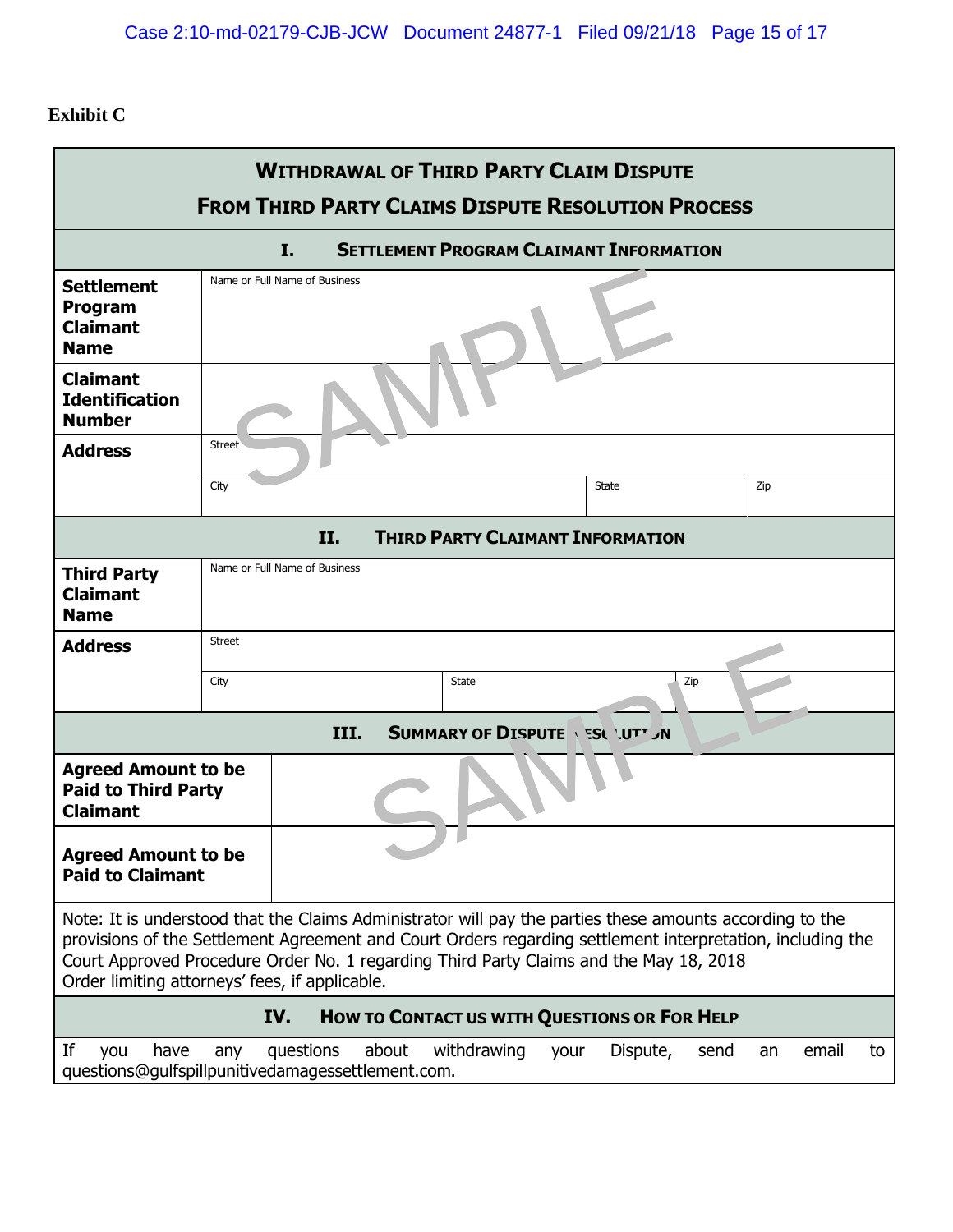| <b>HOW TO SERVE THIS WITHDRAWAL ON THE CLAIMS ADMINISTRATOR</b><br>V. |                                                                                                                                                                 |  |  |  |  |  |
|-----------------------------------------------------------------------|-----------------------------------------------------------------------------------------------------------------------------------------------------------------|--|--|--|--|--|
| Submit this Form in any of the following ways:                        |                                                                                                                                                                 |  |  |  |  |  |
| <b>By Mail</b>                                                        | <b>HESI/Transocean Punitive</b><br>Damages & Assigned Claims<br><b>Settlements</b><br>PO Box 10260<br>Dublin, OH 422, 7-5760                                    |  |  |  |  |  |
| By Overnight, Certified or Registered Mail                            | <b>H</b> SI/Trans cean Punitive Damages &<br>As gned Cla ns Section lements<br>AT I: Third rarty Claims<br>G15 ווא וazer Pkwy, Suite A<br>Dublin, OH 43017-5760 |  |  |  |  |  |
| <b>By Email</b>                                                       | questions@gulfspillpunitivedamagessettlement.com                                                                                                                |  |  |  |  |  |
|                                                                       |                                                                                                                                                                 |  |  |  |  |  |

#### **VI. HOW TO SERVE THIS WITHDRAWAL ON THE OPPOSING PARTY**

Serve a copy of this Withdrawal on the opposing party by email, mail, or any other legal form of service under applicable law per Rule 5 of the Rules Governing the Third Party Claims Dispute Resolution Process.

#### **VII. SIGNATURE**

Both the Settlement Program Claimant and Third Party Claimant must submit a signed copy of this Withdrawal to the Claims Administrator and to the opposing party. By signing this Withdrawal, each party certifies the following:

I certify and declare under penalty of perjury pursuant to  $2 \times 9.5$ . Section 1746 that the information provided in this Withdrawal is true and accurate to the best of my knowledge, and I understand that false statements or claims made in connection with this V ithdrawal may result in fines, imprisonment, and/or any other remedy available by law to the Federal Government. and Third Party Claimant must submit a signed upy of this<br>
and to the opposing party. By signing us With the start example is with<br>
sergium pursuant to  $\frac{1}{2}$ , V.S.C. ect on 1746 t at the information<br>
or with this lift

I certify that I have/will serve a copy of the signed Withdrawal on the opposing party.

By submitting this Withdrawal, I consent to the payment of Settlement Payment Funds according to the terms in Section III.

| <b>Signature</b>              |       |        | <b>Date</b> |      |
|-------------------------------|-------|--------|-------------|------|
| <b>Printed</b><br><b>Name</b> | First | Middle |             | Last |
| Title, if a<br>Business:      |       |        |             |      |